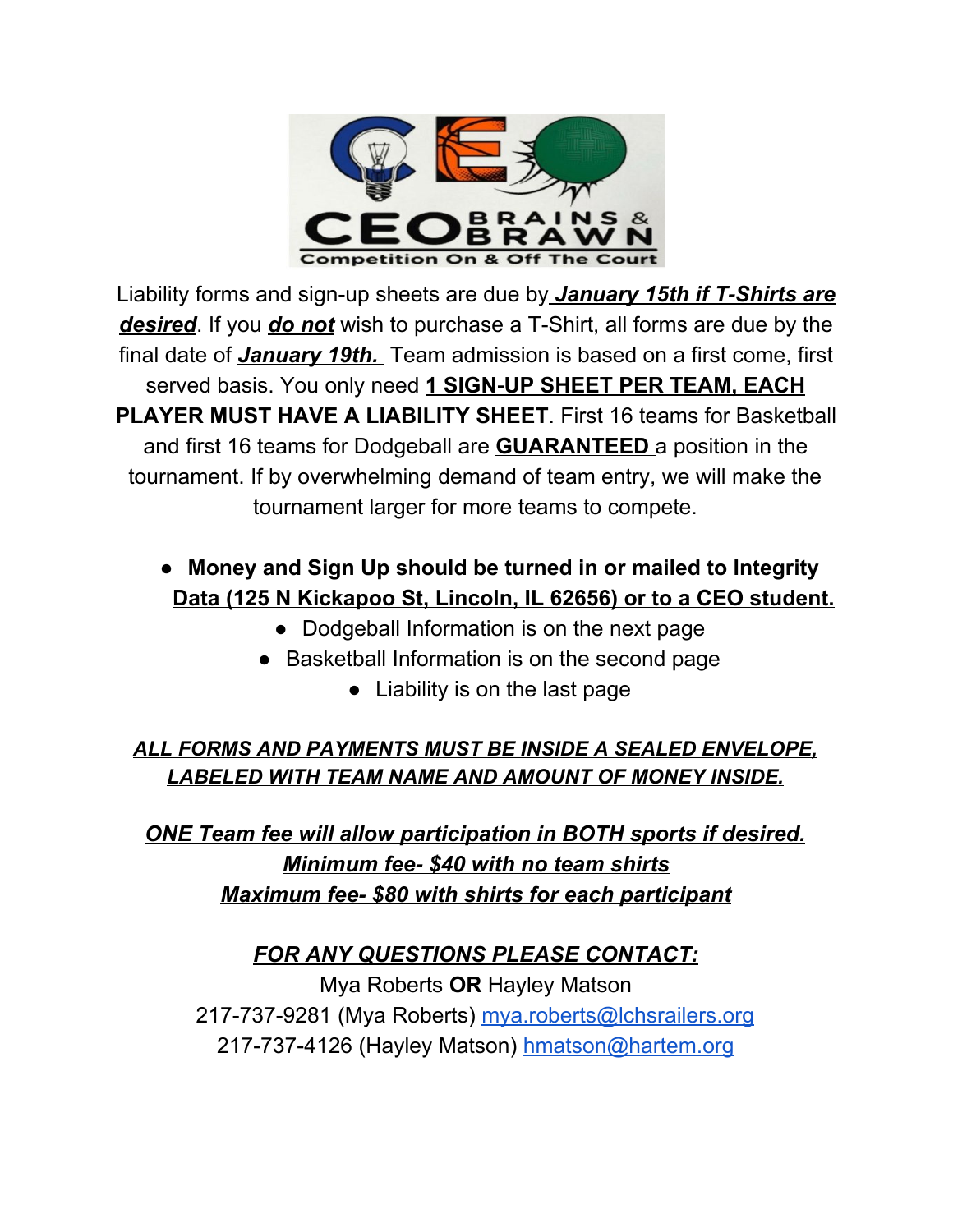**Contestants For Dodgeball:** 

|                                                                                                                                                                                                                                | <b>TEAM NAME</b> __________________________________(Be creative!) |
|--------------------------------------------------------------------------------------------------------------------------------------------------------------------------------------------------------------------------------|-------------------------------------------------------------------|
|                                                                                                                                                                                                                                |                                                                   |
|                                                                                                                                                                                                                                |                                                                   |
|                                                                                                                                                                                                                                |                                                                   |
| 2)                                                                                                                                                                                                                             | Age: Shirt (Y) (N) Size                                           |
|                                                                                                                                                                                                                                |                                                                   |
|                                                                                                                                                                                                                                |                                                                   |
|                                                                                                                                                                                                                                |                                                                   |
|                                                                                                                                                                                                                                |                                                                   |
| Phone $\#$                                                                                                                                                                                                                     |                                                                   |
| 4) Age: Shirt (Y) (N) Size                                                                                                                                                                                                     |                                                                   |
|                                                                                                                                                                                                                                |                                                                   |
|                                                                                                                                                                                                                                |                                                                   |
| SUB PLAYERS: OPTIONAL                                                                                                                                                                                                          |                                                                   |
|                                                                                                                                                                                                                                |                                                                   |
| Email and a contract of the contract of the contract of the contract of the contract of the contract of the contract of the contract of the contract of the contract of the contract of the contract of the contract of the co |                                                                   |
| Phone $\#$                                                                                                                                                                                                                     |                                                                   |
|                                                                                                                                                                                                                                |                                                                   |
| $6) \qquad \qquad \overbrace{\qquad \qquad }$                                                                                                                                                                                  | Age: Shirt (Y) (N) Size                                           |
|                                                                                                                                                                                                                                |                                                                   |
|                                                                                                                                                                                                                                |                                                                   |